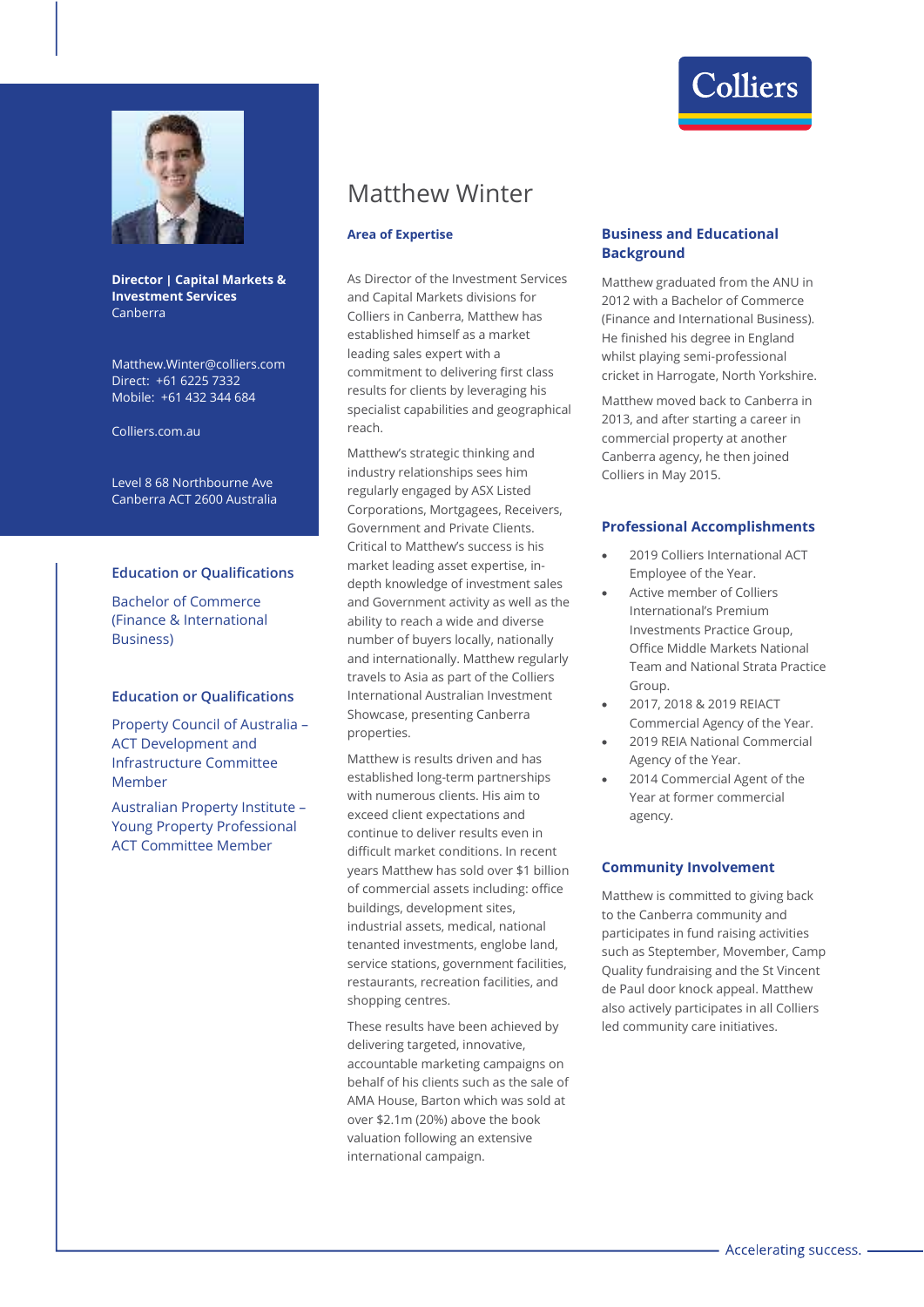

**Matthew Winter Director | Capital Markets & Investment Services**  Canberra

Matthew.Winter@colliers.com Direct: +61 6225 7333 Mobile: +61 477 600 989

Colliers.com.au

Level 8 68 Northbourne Ave Canberra ACT 2600 Australia

## **Representative Clients and Projects**

Dexus – Garema Court

ACT Government - Multiple

Real I.S. Australia – Geoscience HQ

National Farmers Federation – NFF House

Commonwealth Bank of Australia – 187 London Circuit, City

CorVal – 17 Moore Street

Quintessential Equity – 14 Moore Street

Dimitrios Trust – 70 Bunda Street

Makas Estate – Petros Portfolio

Morris Property Group

Australian Medical Association – AMA House

GDA – 38 Thynne Street, Bruce

Mort Street Investments - IQ

Viva Leisure – Club Lime Portfolio

Doma Group

Amalgamated Property Group

WIN TV – 84 Wentworth Avenue

Rock Group Development - Belconnen Markets

"I recently sold a commercial property through Matthew and cannot fault the professional, first-class service that he and his team provided. Matthew achieved an excellent result at auction for me; that went above and beyond what I could have ever expected."

*Marnie-Lee Meadows MLM Admin Pty Ltd*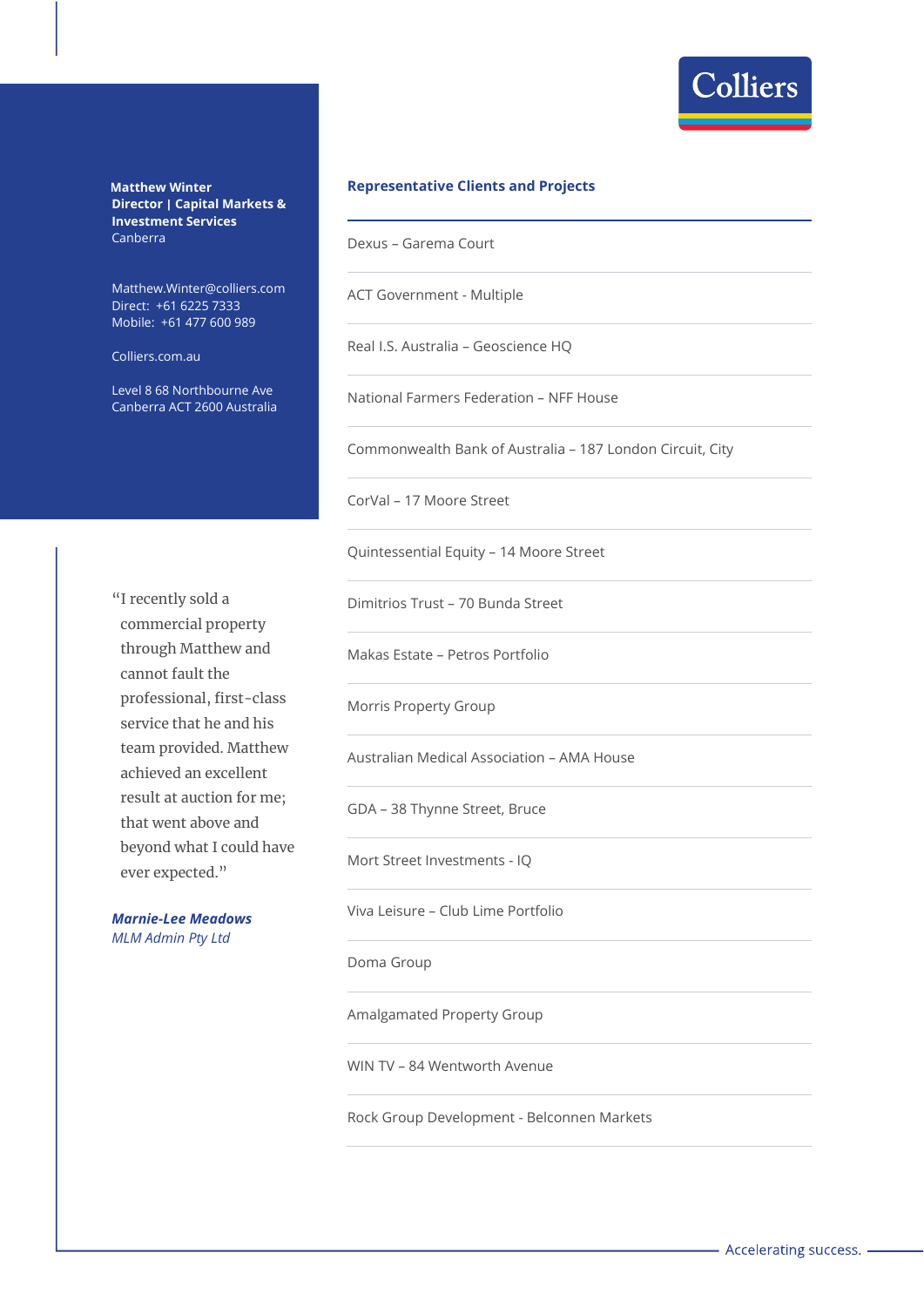

"You impressed us with your manner and the drive you

demonstrated in achieving an outstanding result for us"

## *Bill Cole*

*William Cole Funerals*

| <b>Property</b>                                  | <b>Date</b> | <b>Client</b>                                       | Sale/Value    |
|--------------------------------------------------|-------------|-----------------------------------------------------|---------------|
| 33 Allara Street, City                           | 2022        | Molonglo Group                                      | \$71,100,000  |
| 39 Brisbane Avenue, Barton                       | 2022        | Quintessential Equity                               | \$41,000,000  |
| 40 Bunda Street, City                            | 2021        | Event Hospitality &<br><b>Entertainment Limited</b> | \$61,000,000  |
| 24 Wormald Street, Symonston                     | 2021        | Irongate                                            | \$32,000,000  |
| 131 City Walk, Canberra City                     | 2021        | Kintella                                            | \$17,500,000  |
| 22 Couranga Crescent, Hume                       | 2021        | Graciette Ferreira                                  | \$6,574,590   |
| 2-6 Bowes Street, Phillip                        | 2021        | Hangang Altis                                       | \$84,550,000  |
| Louisa Lawson, Greenway                          | 2021        | AIP                                                 | \$306,000,000 |
| The Store, Newcastle                             | 2021        | <b>DOMA</b>                                         | \$146,000,000 |
| Avis Unit, Mort Street, Braddon                  | 2021        | Mort St Investments                                 | \$980,000     |
| 18 Canberra Avenue, Forrest                      | 2021        | <b>DOMA</b>                                         | \$98,500,000  |
| 10 Hobart Place, Canberra City                   | 2021        | Icon Co.                                            | \$17,750,000  |
| Scarborough House, 8 Atlantic Street,<br>Phillip | 2021        | Centuria Capital Limited                            | \$83,000,000  |
| 72-74 Townshend Street, Phillip                  | 2021        | Clay Investments                                    | \$3,925,000   |
| 43 Constitution Avenue, Reid                     | 2021        | The Anglican Church Property<br>Trust               | \$750,000     |
| 2-6 Shea Street, Phillip                         | 2021        | <b>Capital Business Park</b><br>(Holdings) Pty Ltd  | \$18,750,000  |
| 14-16 Brisbane Avenue, Barton                    | 2020        | <b>NFF</b>                                          | \$7,710,000   |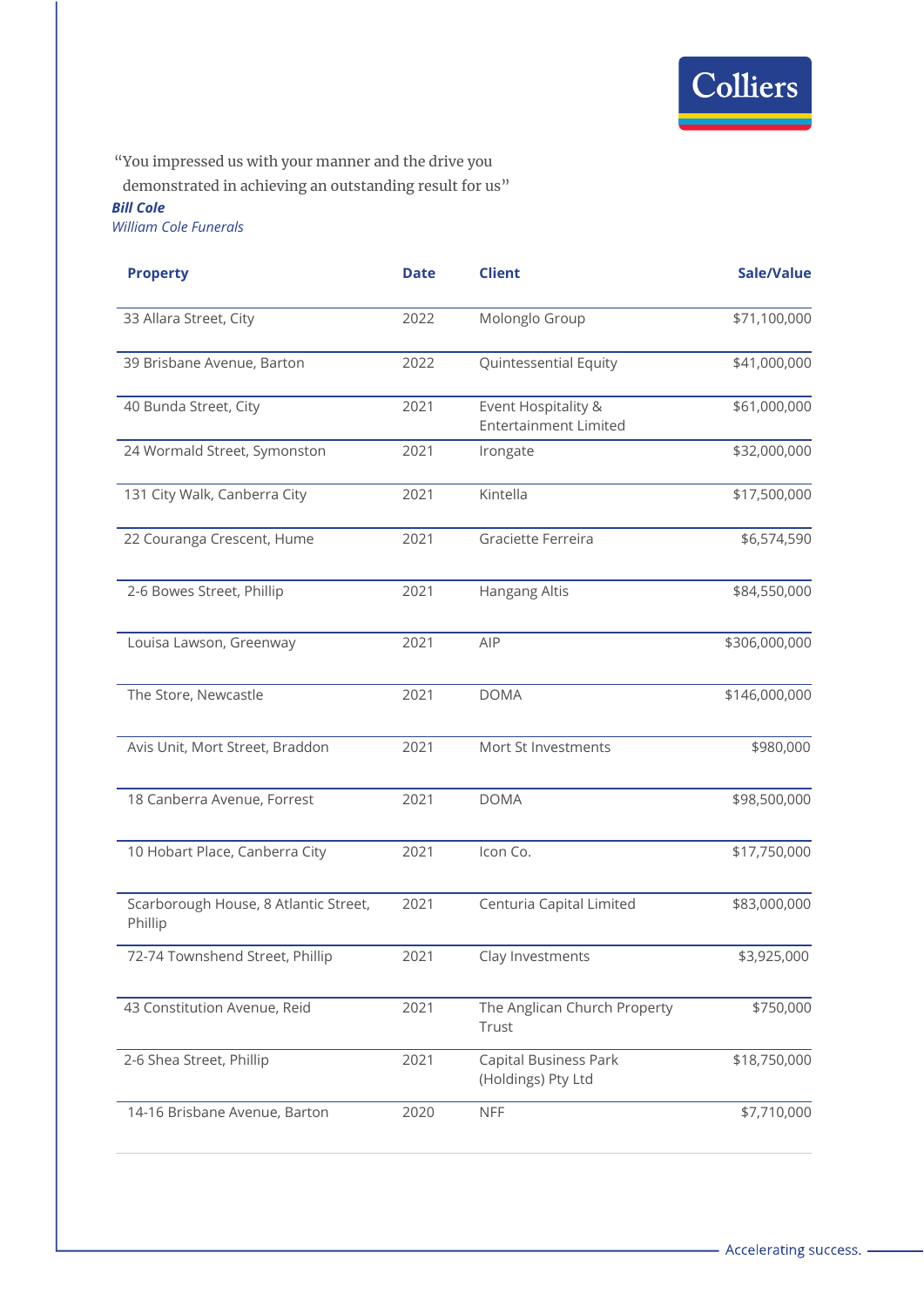

| Unit 4, 24 Brisbane Avenue, Barton          | 2020 | Syndicate                     | \$1,150,000   |
|---------------------------------------------|------|-------------------------------|---------------|
| 140-180 City Walk, City                     | 2020 | Dexus                         | \$71,500,000  |
| 187 London Circuit, City                    | 2020 | Commonwealth Bank             | \$5,950,000   |
| 12a Thesiger Court, Deakin                  | 2020 | Syndicate                     | \$1,150,000   |
| 1 Thynne Street, Bruce                      | 2020 | <b>B &amp; T Investments</b>  | \$39,300,000  |
| 72-74 Townshend Street, Phillip             | 2020 | Good Living Homes             | \$2,600,000   |
| Unit 134, 27 Eastlake Parade, Kingston      | 2020 | Galeotti Investments          | \$1,180,000   |
| 178 Clive Steele Avenue, Monash             | 2019 | Suburban Land Agency          | \$1,700,000   |
| 54 Hoskins Street, Mitchell                 | 2019 | Ivco Holdings                 | \$2,450,000   |
| Unit 90, 43 Constitution Avenue, Reid       | 2019 | Syndicate                     | \$1,100,000   |
| Unit 2, 56 Hoskins Street, Mitchell         | 2019 | Makas Estate                  | \$1,060,000   |
| 56 Chandler Street, Belconnen               | 2019 | GGP Cameron & BJM<br>Chandler | \$8,000,000   |
| 18 Honeysuckle Drive, Newcastle             | 2019 | Doma Group                    | \$52,200,000  |
| 16-18 Mort Street, Canberra City            | 2019 | Investa                       | \$108,500,000 |
| 10 Moore Street, Canberra City              | 2019 | Quintessential Equity         | \$35,000,000  |
| 14 Moore Street, Canberra City              | 2019 | <b>Quintessential Equity</b>  | \$59,000,000  |
| AMA House, 42 Macquarie Street, Barton 2018 |      | Australian Medical Assoc.     | \$15,600,000  |
| 17 Moore Street, City                       | 2018 | CorVal Partners               | \$20,650,000  |
| 70 Bunda Street, Canberra                   | 2018 | <b>Dimitrios Unit Trust</b>   | \$13,350,000  |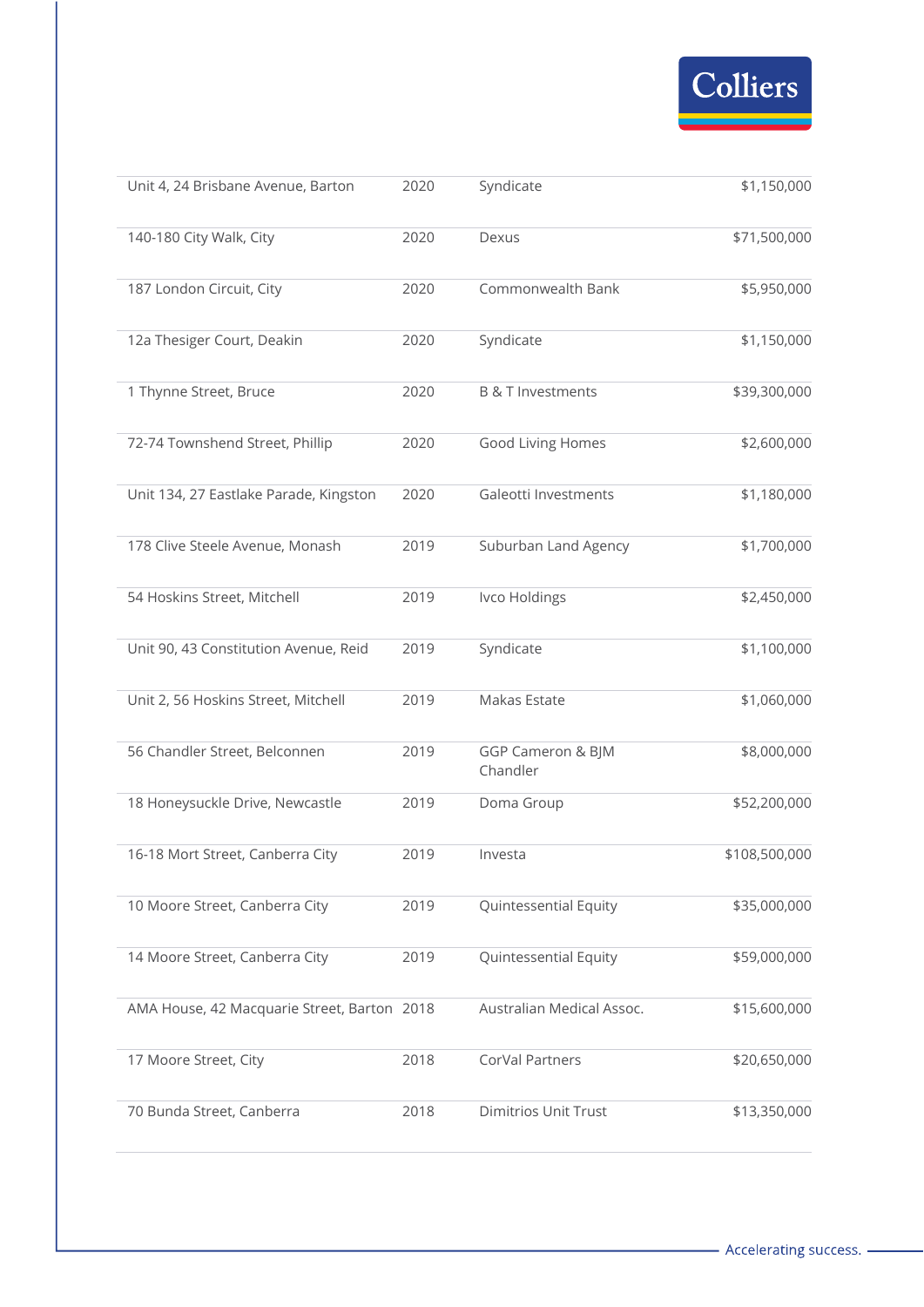

| Units 1 & 2, 40 Blackall Street, Barton | 2019 | Australian Medical Assoc. | 2,976,550    |
|-----------------------------------------|------|---------------------------|--------------|
| Unit 12, 15-25 Brierly Street, Weston   | 2019 | RedZed                    | \$500,000    |
| 23-41 Lysaght Street, Mitchell          | 2018 | Makas Family              | \$4,000,000  |
| Woden Centre, Phillip                   | 2018 | Woden Square Pty Ltd      | \$8,155,000  |
| Unit 4, 63 Dacre Street, Mitchell       | 2019 | Pixie IceCream Pty Ltd    | \$785,000    |
| Unit 148, 39 Eastlake Parade, Kingston  | 2018 | Pratgal                   | \$1,592,000  |
| 38 Mort Street, Braddon                 | 2018 | <b>Brede Management</b>   | \$1,098,000  |
| Unit 4, 3-5 Phipps Close, Deakin        | 2018 | Chiliad                   | \$470,000    |
| 4 Trevillian Quay, Kingston             | 2018 | Joe Pisano                | \$430,000    |
| Unit 1, 27 Yallourn Street, Fyshwick    | 2018 | <b>Headtap Properties</b> | \$319,000    |
| 165 Canberra Avenue, Fyshwick           | 2018 | Hyperion                  | \$11,500,000 |
| 51-53 Mort Street, Braddon              | 2018 | AET & Marque Northbourne  | \$775,000    |
| 80 Lance Hill Avenue, Dunlop            | 2018 | Tanchevski Management     | \$4,600,000  |
| 99 Georgiana Terrace, Gosford           | 2018 | Doma Group                | \$46,500,000 |
| Unit 7, 14 Lonsdale Street, Braddon     | 2017 | <b>Bill Pearson</b>       | \$165,000    |
| 78 Sawmill Circuit, Hume                | 2017 | Sawmill Circuit Pty Ltd   | \$4,450,000  |
| AXS Business Park, Fyshwick             | 2017 | Makas Estate              | \$17,000,000 |
| 34-36 Mort Street, Braddon              | 2017 | Makas Estate              | \$11,500,000 |
| 50 Bunda Street, City                   | 2017 | Ivan Pirjac               | \$9,800,000  |